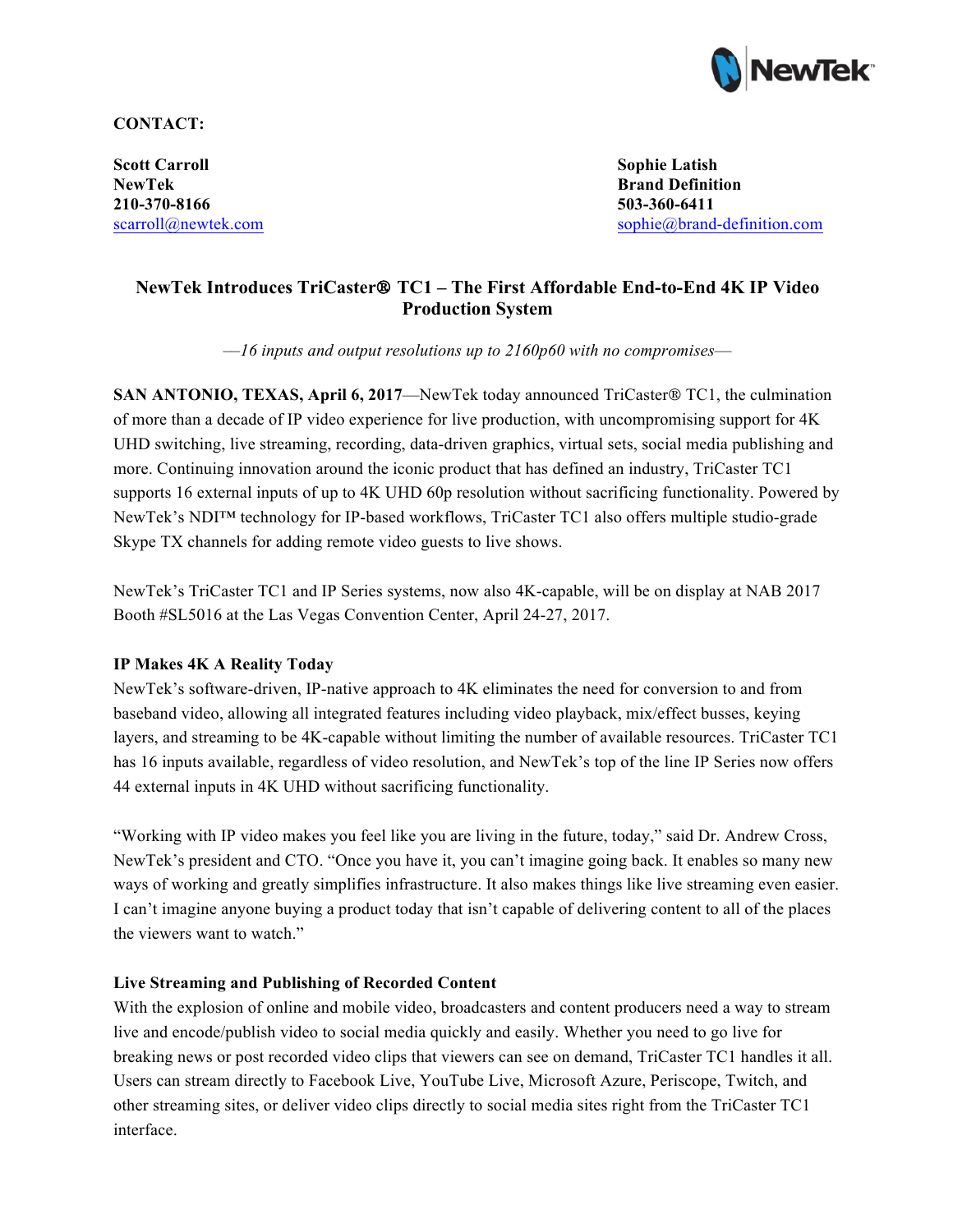#### **The Most Complete Solution**

It's not just the ability to deliver content that makes TriCaster TC1 so special. It is truly a production powerhouse with an unbelievably rich feature set that typically requires 4 or 5 other devices to accomplish in traditional baseband video workflows. With built-in video servers, macro automation, advanced chroma-keying, ISO-recording, replay, and more, TriCaster TC1 ideally suits broadcasters, sports, esports, educational organizations, corporate entities, houses of worship, event producers and digital video teams looking to get the most production power with high-quality content delivery in a single system.

#### **Integrated Skype TX**

A new feature with TriCaster TC1 and IP Series is integrated multi-channel Skype TX integration. NewTek is the only company to offer this functionality in a live production system in the world. Any one of the TriCaster TC1's 16 external inputs can be designated for live, broadcast-quality Skype video calling, giving producers the capability to reach any one of the 300 million monthly active users of Skype and deliver a pristine HD video call with balanced audio. With studio-ready call control from an external laptop or workstation running the Skype TX controller application, calls can be configured and monitored without impacting the TriCaster TC1 operator's workflow. Other active call channels from NewTek TalkShow® systems can be managed from the controller for additional call capacity and streamlined management.

#### **A World of Connectivity**

Like its predecessors, TriCaster TC1 is an integrated solution, however, TC1 is also very capable of connecting to the bigger IP universe. With native integration of NewTek's NDI™ technology, TriCaster TC1 connects to the most prolific IP-based ecosystem in the industry, networking seamlessly with compatible products from *hundreds* of manufacturers and developers. This means that many connections to both NewTek and third-party products from TriCaster TC1 will be direct via IP without any baseband video connections.

# **NewTek Connect Line**

In addition to TriCaster TC1's onboard SDI I/O, customers have the option to configure the number of physical SDI connections based on need with the NewTek Connect line of connectivity and productivity products. With versatile functionality ranging from SDI to IP video conversion and I/O channel expansion, to 4K UHD connectivity and IP interoperability, along with video recording, monitoring, and scopes, NewTek Connect solutions seamlessly integrate with TriCaster TC1 and IP Series to deliver the workflow required. Customers can add NC1 IN modules each with 4 SDI inputs, and/or NC1 I/O modules that provide 8 SDI inputs or outputs. The NC1 I/O module can also be configured for quadlink 3G-SDI delivering 2 channels of 4K UHD video.

# **Optional Redundant Power & Control Panels**

Customers have the option of a 2RU unit or a 3RU unit with redundant power and a choice of two control panels providing complete command of the advanced capabilities and functionality of TriCaster TC1.